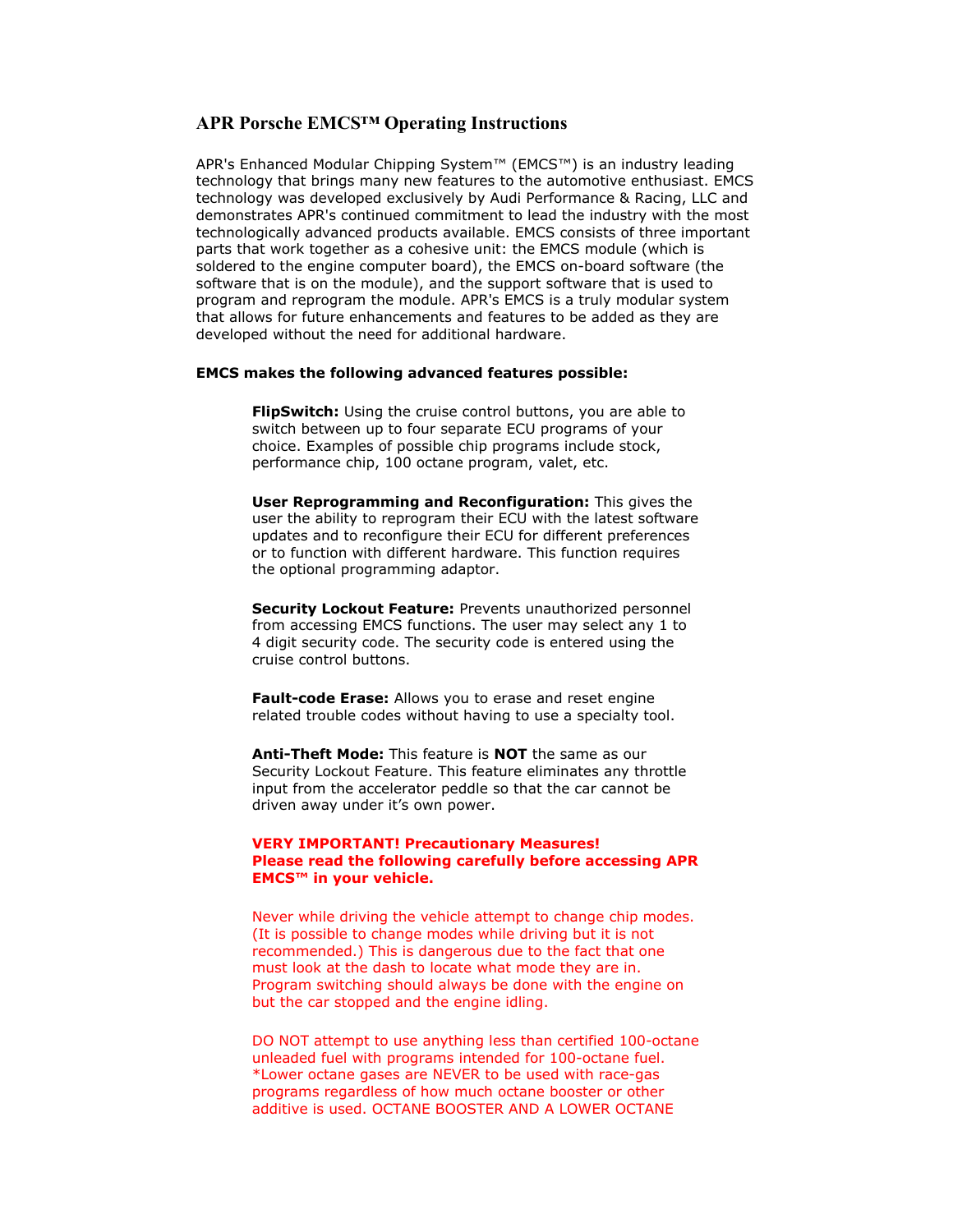FUEL IS NOT THE EQUIVALENT OF 100-OCTANE RACEFUEL. Failure to comply with this guideline could result in expensive damage to your vehicle. APR will not be responsible for any damage resulting from racing fuel programs.

EMCS features are not intended to be used to deceive dealerships or any other party with regards to warranty work. EMCS is intended to function in a manner closely resembling that of the stock ECU programming so that car diagnosis and repair is unimpaired.

Certain engine software programs may not meet state or federal requirements regarding emissions or other such regulations. These programs are intended for off-road use only.

# **Installing Your EMCS ECU**

Follow the normal ECU installation procedures included with your EMCS ECU. Be sure to turn the ignition ON (engine not running) and leave the key in the ON position for at least three minutes before running the car.



EMCS features are accessed using the cars' cruise control buttons. From here on, these buttons will be referred to as they are labeled in the picture: SET, RESET, CANCEL, ON, and OFF. EMCS will not interfere with normal operation of the cruise control.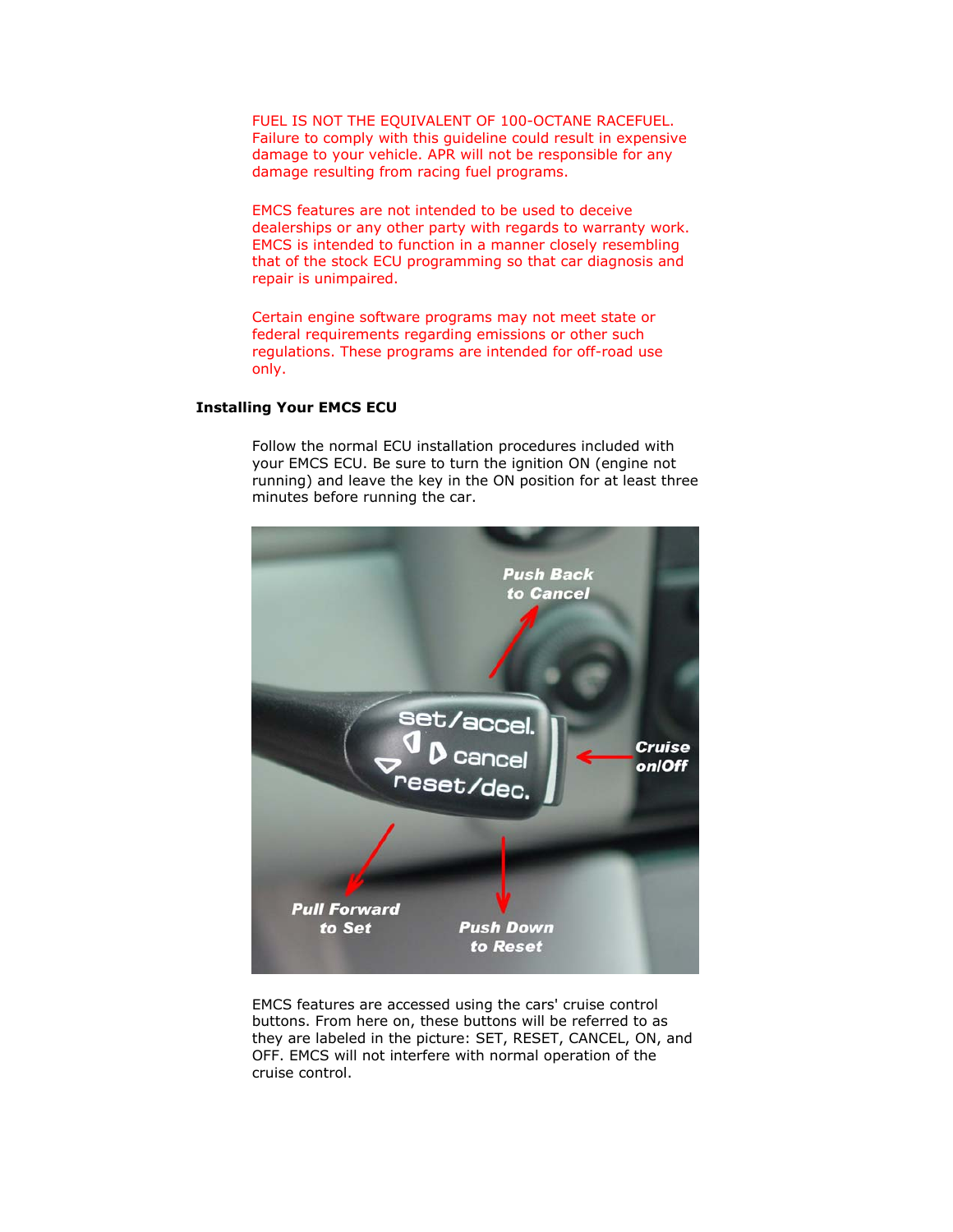### **Security Lockout Features**

**Note:** If you did not opt for the security feature, you can skip this section.

The security feature allows you to lock or unlock EMCS function selection. When the EMCS module is in the LOCKED state, it will not be possible to select any other EMCS features or toggle between ECU programs. Putting the EMCS module into locked state will lock in the current configuration.

**Example:** You have selected the second ECU program (chipped). Next you select the LOCKED state. The ECU will now run the program that you had previously selected (chipped). If you attempt to switch chip states or use any other EMCS function by depressing the cruise control buttons while in the LOCKED state, you will receive no visual feedback and the requested function will not run.

If your EMCS product is equipped with the security feature, then you MUST enter the security code correctly before you will be able to access EMCS features. The EMCS module will always default to the LOCKED state when ECU power is interrupted and the ECU will run the first program (usually stock). The EMCS module will not reset when the ignition key is turned OFF and back ON. You will not loose your current EMCS settings unless the ECU losses power (i.e. the ECU is unplugged or the battery is disconnected.) An exception to this is the anti-theft status, which cannot be reset by disconnecting power but only by entering the correct access code.

### **Procedure to put the EMCS module into the UNLOCKED mode**

1. Locate your unique security code.

2. Turn the engine ON.

3. Ensure that the cruise control push button (this is at the end of the cruise control stalk) is in the ON position. If the cruise control button is OFF, turn it ON.

4. Enter the first digit of your security code by pressing the CANCEL button on the cruise control stalk the same number of times corresponding with the first digit of your security code (ex. for a 9, press the SET button nine times). You do not have to hold the button for any specific period of time- just press the button and release it.

5. Pres the SET button on the cruise control stalk to register each digit of your security code.

6. Enter subsequent digits in your security code by following the same procedure you used above- depressing the CANCEL button the number of times corresponding with each digit. Do not forget to register each digit by pressing the SET button.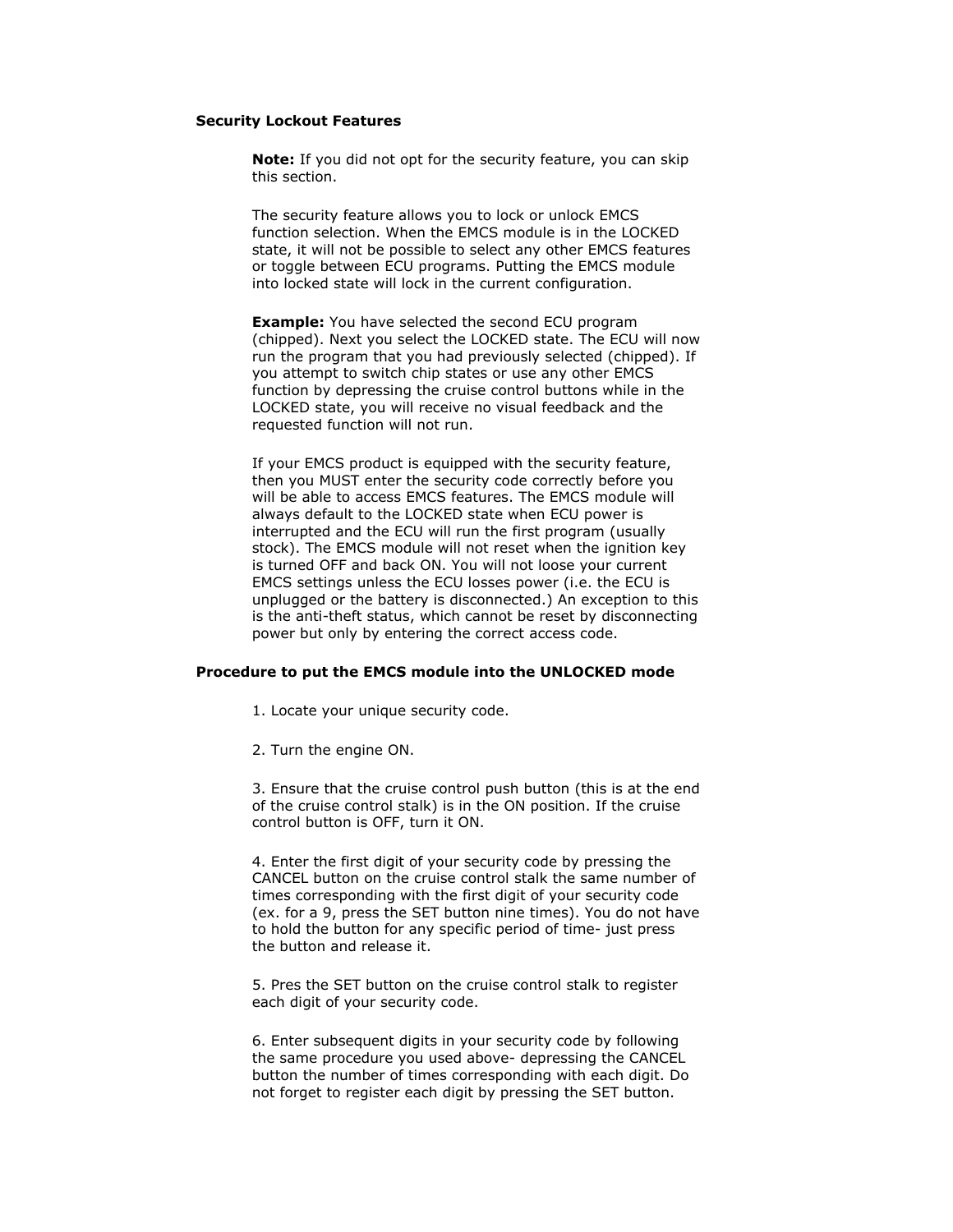7. After you have correctly entered your security code and the SET button is pressed after the last digit, the check engine light will blink five times to signify that the code was entered correctly and that the EMCS module is unlocked.

8. You will now be able to access all other EMCS functions that your ECU is equipped with until the EMCS module is relocked.

### **Procedure to put the EMCS module into the LOCKED mode**

1. The engine must be running and the cruise control must be on.

2. Push the RESET button down and hold. Keep holding the button until the check engine light blinks two times a second and release the button. The check engine light will blink five times to signify that the code was entered correctly and that the EMCS module is locked. If you have purchased the fault code erase then you will need to wait while the light first blinks once a second (after approximately five seconds), then twice a second for five seconds. The check engine light will blink five times indicating that the EMCS module has been locked.

#### **Overview of EMCS Security Lockout Feature Instructions**

The EMCS module will always default to the LOCKED state with the first program selected.

The engine must be ON and the cruise control must be on in order to enter your unique security code or access any EMCS features.

Enter your security code by using the cruise control CANCEL button and use the SET button to register each digit of the security code. If you make a mistake while entering your security code, press RESET and begin again with the first digit.

When the security code is correctly entered, the check engine light will blink five times to indicate that the EMCS module has been unlocked successfully. The same blinking pattern will occur when the module is relocked.

The module can be locked, by holding the RESET button until the check engine light blinks two times a second, and then releasing the RESET button.

The EMCS module will stay in the same chip mode until another mode is selected. This mode will not be affected by turning the ignition off nor will this mode change due to the EMCS modules locking state.

# **FlipSwitch (optional)**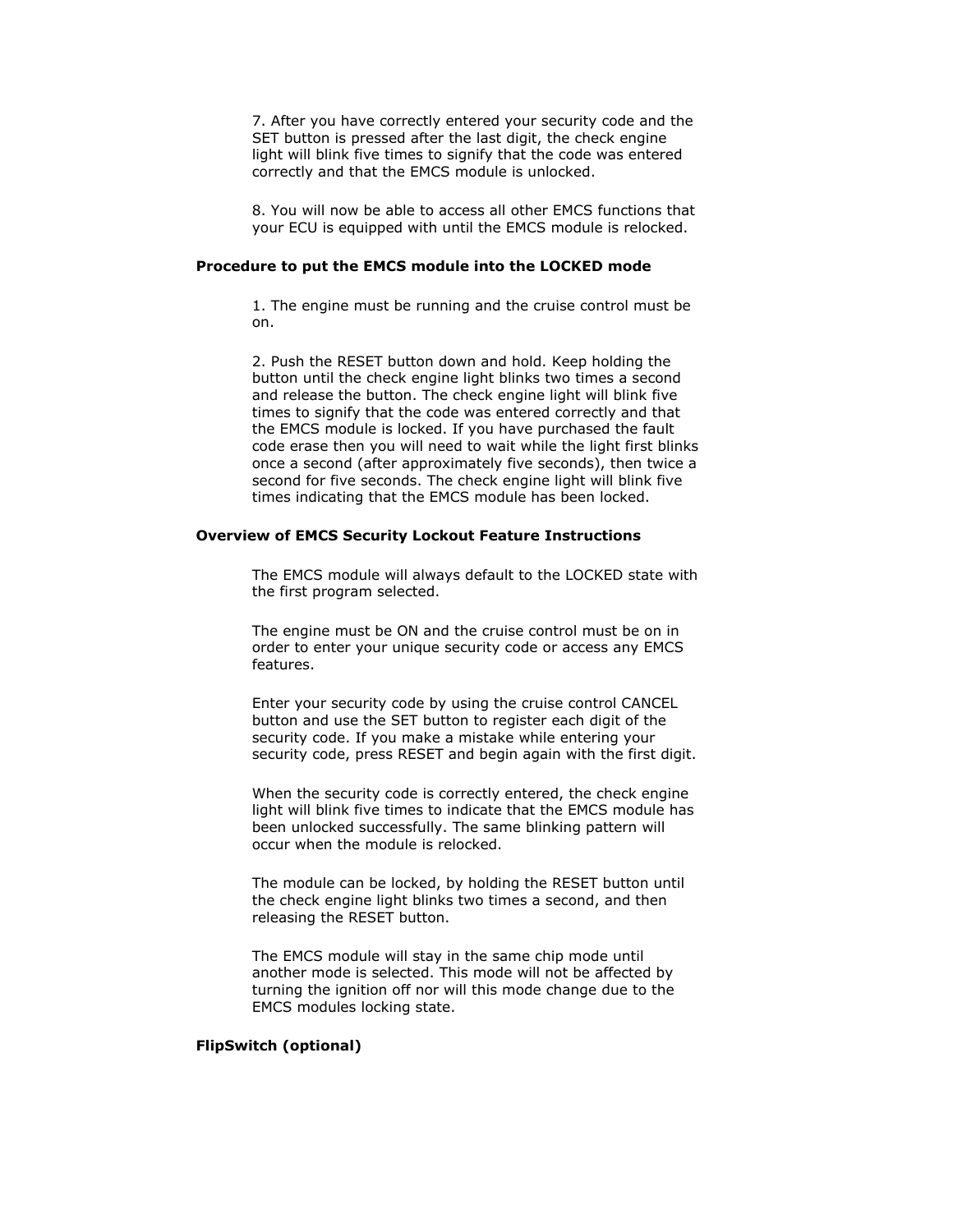The FlipSwitch option allows you to switch between two or more ECU programs of your choice. Program selection is facilitated by using the cruise control CANCEL button.

**WARNING!** DO NOT ATTEMPT TO SWITCH PROGRAMS WHILE THE CAR IS IN MOTION! ALTHOUGH EMCS WILL ALLOW PROGRAM SWITCHING WHENEVER THE ENGINE IS RUNNING, IT IS NOT RECOMMENDED TO SWITCH PROGRAMS UNLESS THE CAR IS MOTIONLESS. ATTEMPTING TO SWITCH PROGRAMS WHILE DRIVING COULD BE DISTRACTING FOR THE DRIVER AND COULD RESULT IN AN ACCIDENT.

## **Swapping Program Modes Procedure**

1. Locate your EMCS configuration sheet that accompanied your ECU.

2. Turn the engine on and make sure the cruise control is also on.

3. Be sure that your EMCS module is in the UNLOCKED state (if equipped with the security feature). Unlock the module if required.

4. Make sure the car is not in motion.

5. Hold down the cruise control CANCEL button to select the appropriate engine program. After approximately five seconds, the check engine light will begin blinking once a second. This will continue for five seconds. Next the check engine light will begin blinking two times a seconds for five seconds. This pattern will continue for three blinks (depending on the number of programs that are configured) and the will continue with four blinks a second (which will appear as a sequence of continuous blinks.) If you miss the intended program keep holding the CANCEL button and the programs will cycle. The number of blinks per seconds corresponds with the program number on your configuration sheet:

> Program  $1 = 1$  blink per second Program 2 = 2 blinks per second Program  $3 = 3$  blinks per second\* Program  $4 = 4$  blinks per second\* (\* if equipped)

6. Release the cruise control CANCEL button when the indicated blinks per seconds corresponds with the program that you wish to run. Ex.- To run the program in slot 2, hold down the cruise control CANCEL button until the check engine light blinks twice per second and then release the CANCEL button. You will now be running program number 2.

**Note:** If your EMCS module is equipped with two programs, then you will never see 3 blinks or 4 blinks per second. The pattern will end with two blinks per second. Similarly, if your